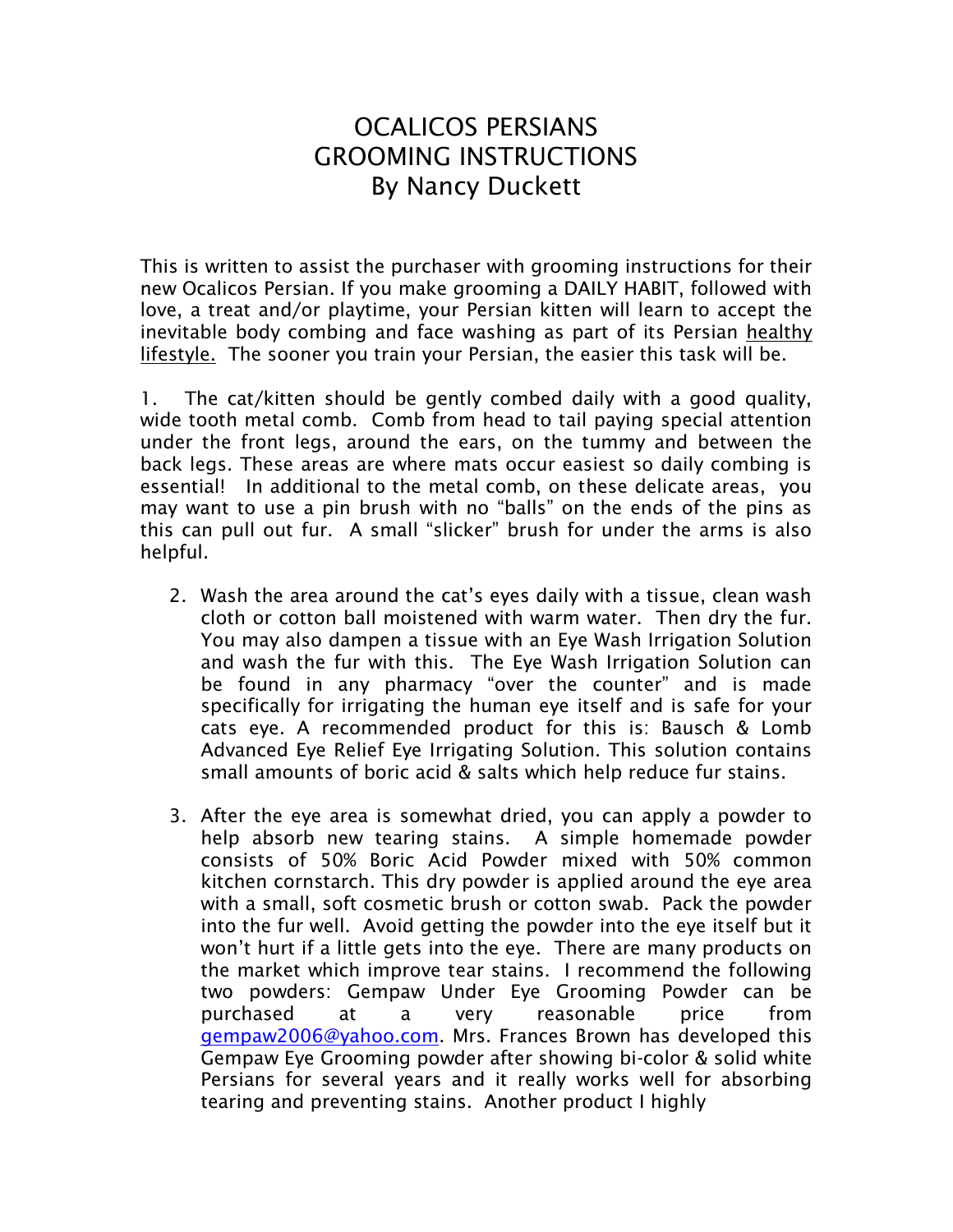## Page 2

recommend is Eye Envy. Please visit [www.eyeenvy.com](http://www.eyeenvy.com/) for information on the liquid stain remover and eye powder they offer. This product safely REMOVES staining. It is a miracle product for white or bi-color Persians.

- 4. Bi-monthly you should clean inside your Persian's ears with a cotton swab or cotton ball taking care not to go into the ear too deeply. You can also clean the erect part of the ear with a warm moistened washcloth to eliminate any dirt or wax build up. I also use the brand "Vet Solutions" ear cleansing solution which you can purchase at your vet's office. Your vet can also instruct you on proper ear cleaning procedures.
- 5. Hopefully you have provided a good scratching post for your Persian, but even then your cat's claws both front and back should be clipped once or twice a month. Your veterinarian can also teach you how to clip the claws. A cat nail clipper is inexpensive and relatively easy to manipulate once you know how.
- 6. For a "pet" Persian that grooms itself well, you will probably only need to bath it once a month. If your cat is not a good self groomer, then bath twice a month. A show kitten/cat should be bathed once a week. Step one is to comb the cat thoroughly leaving no mats. Bathing a cat with mats will not make them disappear! If you have mats present that you simply cannot remove by combing or splitting, place the teeth of the comb between the cat's skin and the mat. Then run the scissors on TOP of the comb and cut under the mat. This will prevent cutting the tender skin. If mats have gotten out of hand, you may want to have a professional groomer resolve the problem by clipping the fur on the tummy, under the arms and legs, and around the "rear end".
- 7. For the monthly (or bi-monthly) maintenance bath, I recommend Ivory Liquid Dishwashing Detergent. Dawn, Joy and Palmolive are very drying to the coat. Mix 1 part Ivory to 7 parts warm water. Wet the cat down well first with warm water then apply the Ivory mix. Thoroughly wash the entire cat's body avoiding the eye area. Don't be afraid to scrub the feet, between the toes, legs, tail and around the ears where oil glands secrete. Rinse the cat thoroughly with warm water. I prefer to clean the eye and face area with a "tearless" baby type shampoo by hand with a washcloth and rinsed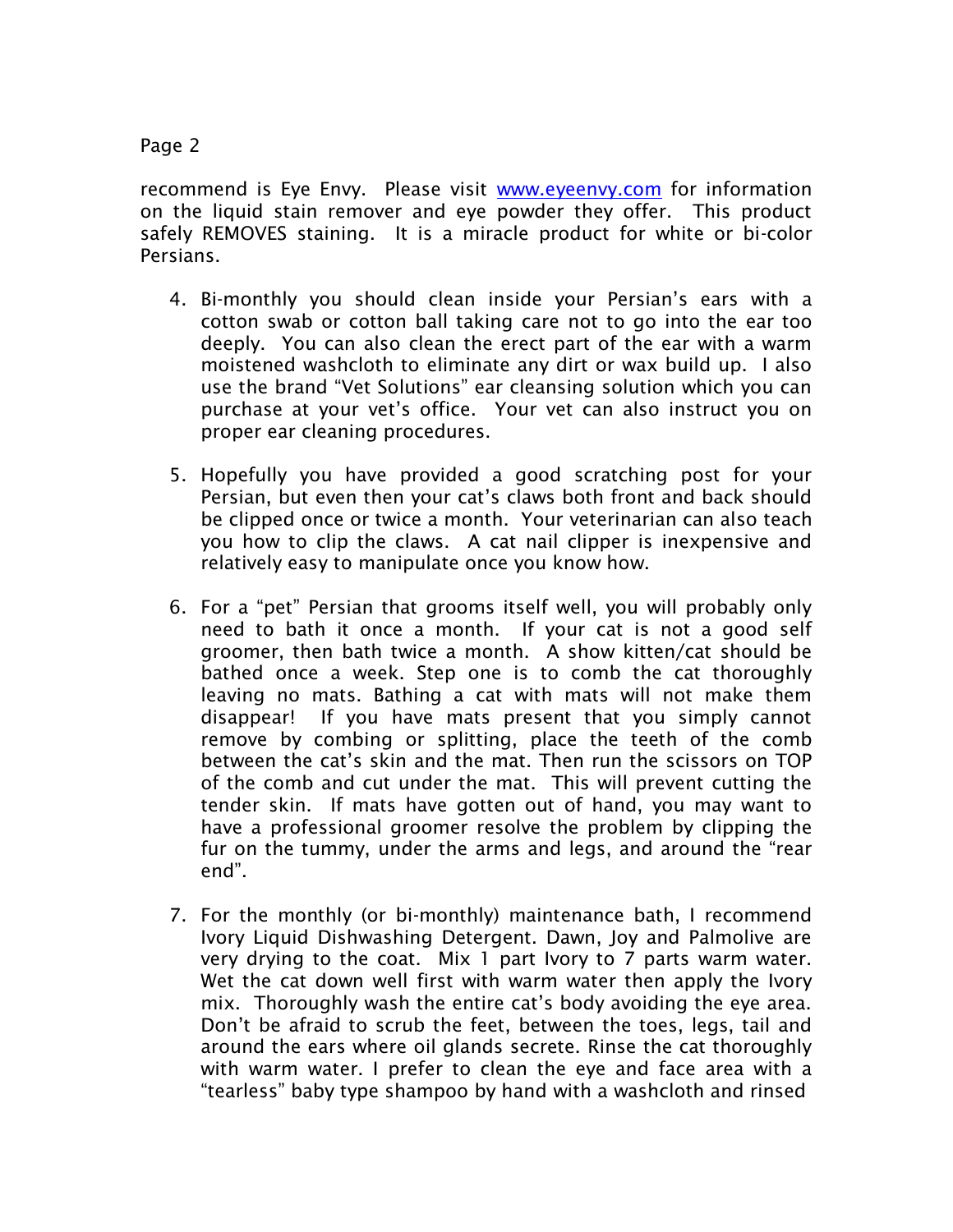## Page 3

with a wet washcloth as well. If your cat was really dirty or greasy then repeat this process. It is VERY important to rinse, rinse, rinse, rinse well! Rinse until no suds appear in the sink. A deep sink with hose nozzle sprayer is most effective for a thorough rinse!

- 8. For the final shampoo you can use any "human" hair shampoo always diluted at least 1 part to 7 parts water. Cat hair is NOT like human hair … it is fur and different shampoos affect the final result. Some shampoos have too much conditioner or additives and you may not be pleased with the results. Most effective are CAT shampoos like: Bio-Groom, Pet Silk, Eqyss, Tomlyn, etc . Always read bottle instructions for dilution! Persians have different types of coats … some long & silky, some cottony, some with undercoats, some with short tabby type coats. Depending on what "type" of coat your Persian has, you may have to experiment with different shampoos to determine which works best on your cat's coat. Once again, after applying this final shampoo, always rinse thoroughly! Some Persians with cottony coats require an additional conditioning rinse after the shampoo. Always follow bottle instructions for dilutions.
- 9. Towel dry by blotting and squeezing the coat. Don't rub too vigorously or you may tangle the wet fur. Dry the cat thoroughly with a hair dryer set on low or medium heat. It is extremely important the cat be dried completely! If allowed to simply "air dry", you may be unpleasantly surprised with matting under the arms, around the rear, etc. Use a hair dryer that is as quiet as possible. It is usually the noise of the dryer that is most frightening to a cat. I use three different types of dryers for my show cats: Air Force Two Speed Dryer (set on low), a table Oster Dryer with 3 settings and also a hand help isotonic portable hair dryer (people type).
- 10.To do a thorough job, the whole bathing/grooming process can take up to 3 hours depending on coat type. A well-groomed cleanly presented Persian will bring high approval of judges in the show ring. If you are maintaining a pet Persian, you will find that a clean, well groomed cat is a HEALTHY pet. Take pride in your Persian and show your love by keeping your cat well groomed.